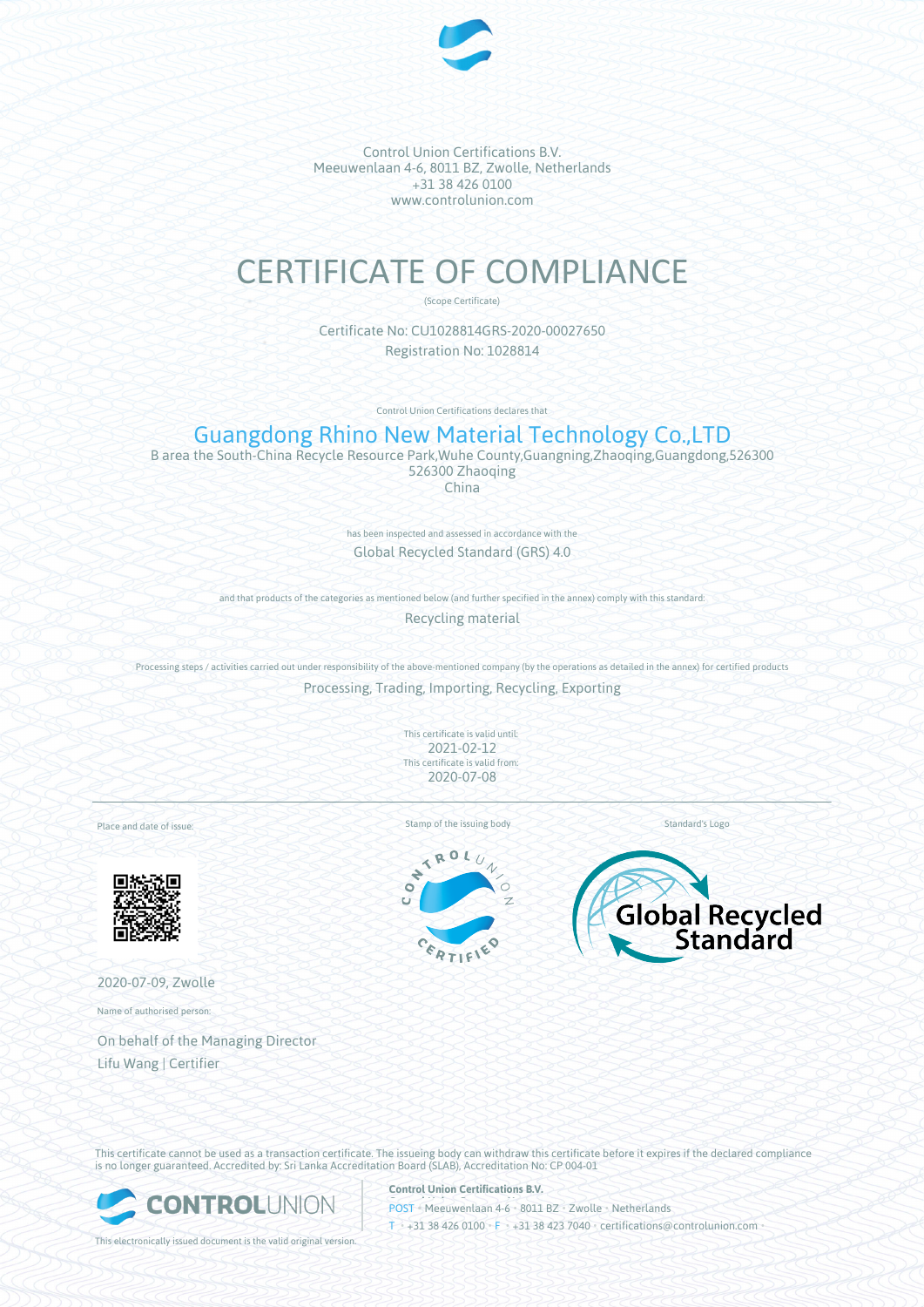

#### Control Union Certifications B.V. Meeuwenlaan 4-6, 8011 BZ, Zwolle, Netherlands +31 38 426 0100 www.controlunion.com

### Annex to certificate no.: CU1028814GRS-2020-00027650 **Guangdong Rhino New Material Technology Co.,LTD Global Recycled Standard (GRS)**

In specific the certificate covers the following products:

| <b>Name of product</b>                                                                                                        | Label grade   | Processing unit(s)                                                               |
|-------------------------------------------------------------------------------------------------------------------------------|---------------|----------------------------------------------------------------------------------|
| Acrylonitrile-Butadiene-Styrene Pellets(ABS) - 100% Post-<br>Consumer Recycled Acrylonitrile-Butadiene-Styrene                | Post-Consumer | <b>Guangdong Rhino New Material Technology</b><br>Co <sub>n</sub> LTD            |
| High Density Polyethylene Pellets HDPE - 100% Post-<br><b>Consumer Recycled High Density Polyethylene</b>                     | Post-Consumer | <b>Guangdong Rhino New Material Technology</b><br>Co <sub>n</sub> LTD            |
| High Impact Polystyrene Pellets (HIPS) - 100% Post-Consumer<br>Recycled High Impact Polystyrene                               | Post-Consumer | <b>Guangdong Rhino New Material Technology</b><br>Co <sub>n</sub> LTD            |
| Pellets - 100% Post-consumer Recycled Polycarbonate                                                                           | Post-Consumer | <b>Guangdong Rhino New Material Technology</b><br>Co.,LTD                        |
| Pellets-100% Post-Consumer Recycled Polyethylene                                                                              | Post-Consumer | <b>Guangdong Rhino New Material Technology</b><br>Co <sub>n</sub> LTD            |
| Pellets-70% Post-Consumer Recycled Polycarbonate+30% Post- Post-Consumer<br>Consumer Recycled Acrylonitrile Butadiene Styrene |               | <b>Guangdong Rhino New Material Technology</b><br>Co <sub>1</sub> <sub>LTD</sub> |
| Polyethylene Terephthalate Pellets(PET) - 100% Post-Consumer Post-Consumer<br>Recycled Polyethylene Terephthalate             |               | <b>Guangdong Rhino New Material Technology</b><br>Co <sub>n</sub> LTD            |
| Polypropylene Pellets (PP) - 100% Post-Consumer Recycled<br>Polypropylene                                                     | Post-Consumer | <b>Guangdong Rhino New Material Technology</b><br>Co <sub>n</sub> LTD            |
|                                                                                                                               |               |                                                                                  |

Place and date of issue:







2020-07-09, Zwolle

Name of authorised person:

On behalf of the Managing Director Lifu Wang | Certifier